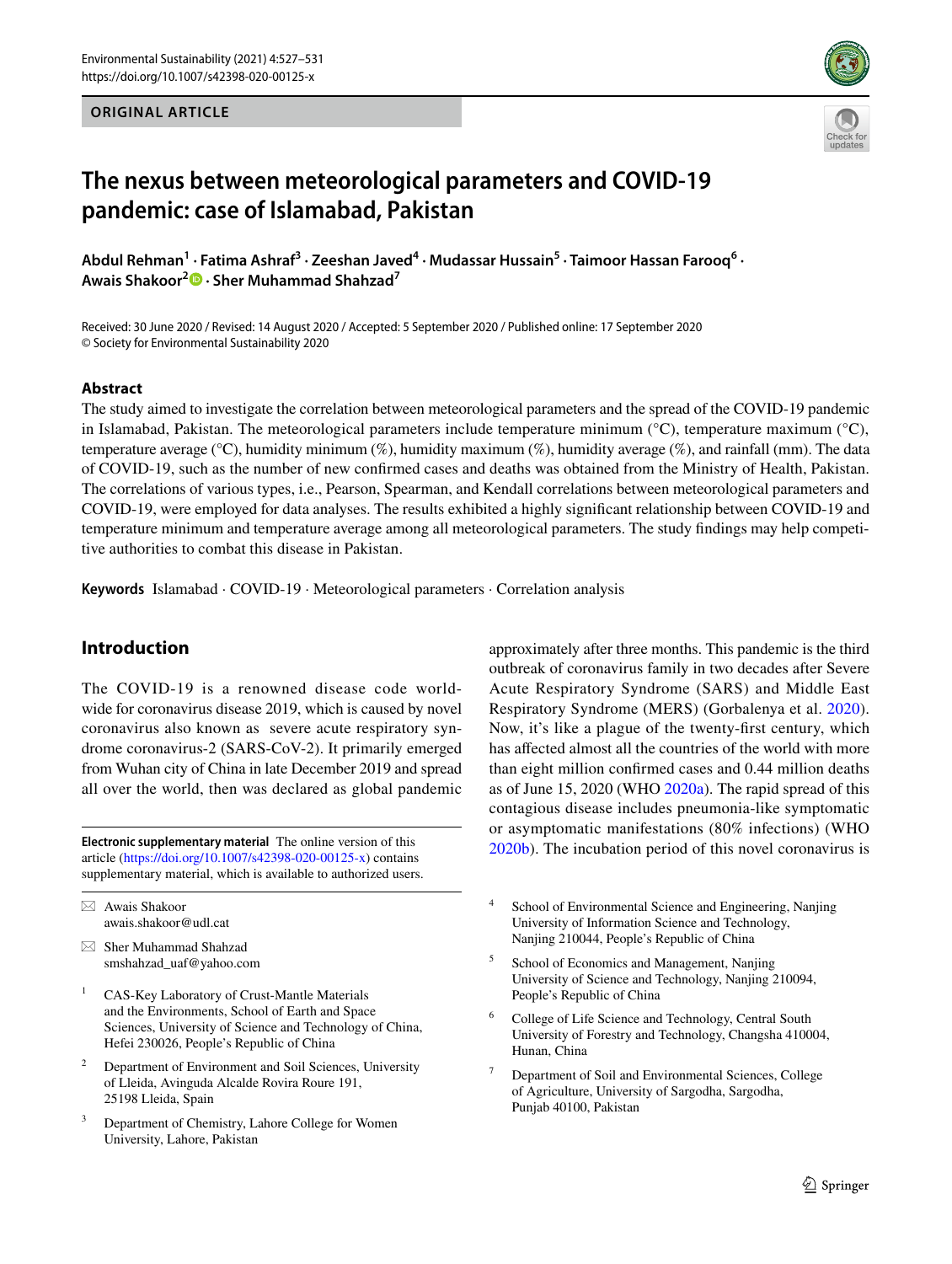1–14 days after infection; most commonly, the symptoms start to appear within 5–8 days (Linton et al. [2020;](#page-4-3) Shakoor et al. [2020](#page-4-4)). The infected person could experience mild to severe symptoms mainly including fever (most frequent), cough, shortness of breath. The most ruthless form of this novel disease can cause pneumonia, kidney failure, sore throat, fatigue, severe damages to the respiratory system and even death (Cheng et al. [2020](#page-3-0); Michelen et al. 2020). The dangerous aspect is its fast-human to human transmission rate. Epidemiology of this novel disease is mainly afected by three factors, i.e., the host, transmission media, and the environment (Bilal et al. [2020;](#page-3-1) Sobral et al. [2020](#page-4-5)).

In Pakistan, the frst two cases were reported in Karachi, Sindh province, on February 26, 2020 (Dawn News, 2020). The total number of confrmed cases were 148,921 and 2839 deaths as of June 15, 2020 in Pakistan. Sindh reported highest confrmed cases (75,168) among all the provinces while Punjab was second with 71,987 confrmed cases, and Islamabad had 11,981 confrmed number of cases. A rapid rise in the number of daily confrmed cases and deaths was seen from May 7, 2020, onwards. As of June 15, 2020, Pakistan ranked 14th on the globe. The situation of COVID-19 in Pakistan can be checked through official national and international websites like covid.gov.pk, covid19.who.int, and worldometers.info.

Several studies have shown the impacts of environmental and weather conditions on spread of viral diseases. For instance, certain weather and climatic conditions possibly play a vital role in restricting the spread of contagious diseases (Wang et al. [2010;](#page-4-6) D'Amato et al. [2014\)](#page-3-2). A recent study in Norway, Oslo concluded that temperature was positively and precipitation negatively correlated with the COVID-19 disease (Menebo [2020](#page-4-7)). Similar kinds of results have been found in another study conducted in New York City, USA (Bashir et al. [2020\)](#page-3-3). A global study also showed the association between COVID-19 cases and the climatic indicators (Sobral et al. [2020](#page-4-5)). By taking all the above mentioned scenarios into account, this study is aimed to investigate the association between meteorological parameters like temperature, precipitation, and humidity with COVID-19 cases and deaths.

#### **Materials and methods**

Pakistan is situated in South Asia and bordered with India, Afghanistan, China, and Iran. It is ranked fifth as the world's most populous country with a total population of about 212.2 million, with an area of about  $770,880 \text{ km}^2$ . Islamabad, the capital of Pakistan, having a total population of 1.095 million, covers an area of  $906.5 \text{ km}^2$ . Pakistan, as a developing country, has limited resources to combat COVID-19 disease. The data set of COVID-19 regarding

confrmed cases and deaths in Islamabad (on a daily basis) was taken from the official website of Pakistan (covid.gov. pk). While the data set of meteorological parameters such as temperature and humidity (on a daily basis) was taken from a USA based website of National Oceanic and Atmospheric Administration (NOAA) (noaa.gov). However, the dataset of rainfall was also tallied from the Pakistan Meteorological Department's website (pmd.gov.pk). The datasets of both meteorological parameters and COVID-19 daily new cases and deaths were taken within the time era of May 1, 2020, to June 15, 2020. The correlation tests were used to determine the association between the COVID-19 pandemic and the meteorological parameters. The pictorial graphs were made of the meteorological COVID-19 data by using OriginPro software, and SPSS was used for correlation and data analysis. Figure [1](#page-2-0) shows the total number of cases and deaths of COVID-19 on August 10, 2020, in Pakistan.

### **Results and discussion**

The daily confrmed COVID-19 patients of Islamabad city were within the hundred numbers until mid of May, 2020. After then, the daily new cases escalated very swiftly (Fig. S1). In June the daily new cases have touched the mark of 700 for the capital of the country. The total number of confrmed cases in Islamabad were 8857 as of June 15, 2020. In the span of May 1, 2020, to June 15, 2020, minimum cases as 21 and maximum cases as 771 were reported on May 5, and June 13, 2020, respectively. However, the average of daily new confrmed cases was 185. The deaths started to report from May 9, with the total number of fatalities as 83 until June 15, 2020 (Fig. S2). The weather data of Islamabad showed temperature ranges from 26 °C (highest minimum temperature) to 40 °C (highest maximum temperature) with an average of 32 °C (highest average temperature) (Fig. S3); likewise, humidity ranged from 57% (highest minimum humidity) to 100% (highest maximum humidity) with an average of 89% (highest average humidity) (Fig. S4). The rainfall data showed 11 days of rainfall recorded with a maximum of 160 mm within the period taken for this study (Fig. S5).

Table [1](#page-2-1) illustrates the Pearson, Spearman, and Kendall's correlations between COVID-19 new cases, deaths and the weather parameters (minimum temperature, maximum temperature, average temperature, minimum humidity, maximum humidity, average humidity and minimum rainfall, maximum rainfall, average rainfall). While, Fig. [2](#page-3-4) shows correlations between COVID-19 new cases, deaths and the weather parameters. All three types of correlations results showed that new COVID-19 cases and deaths were signifcantly correlated with temperature minimum at  $p < 0.01$  with a high level as the correlation coefficients were greater than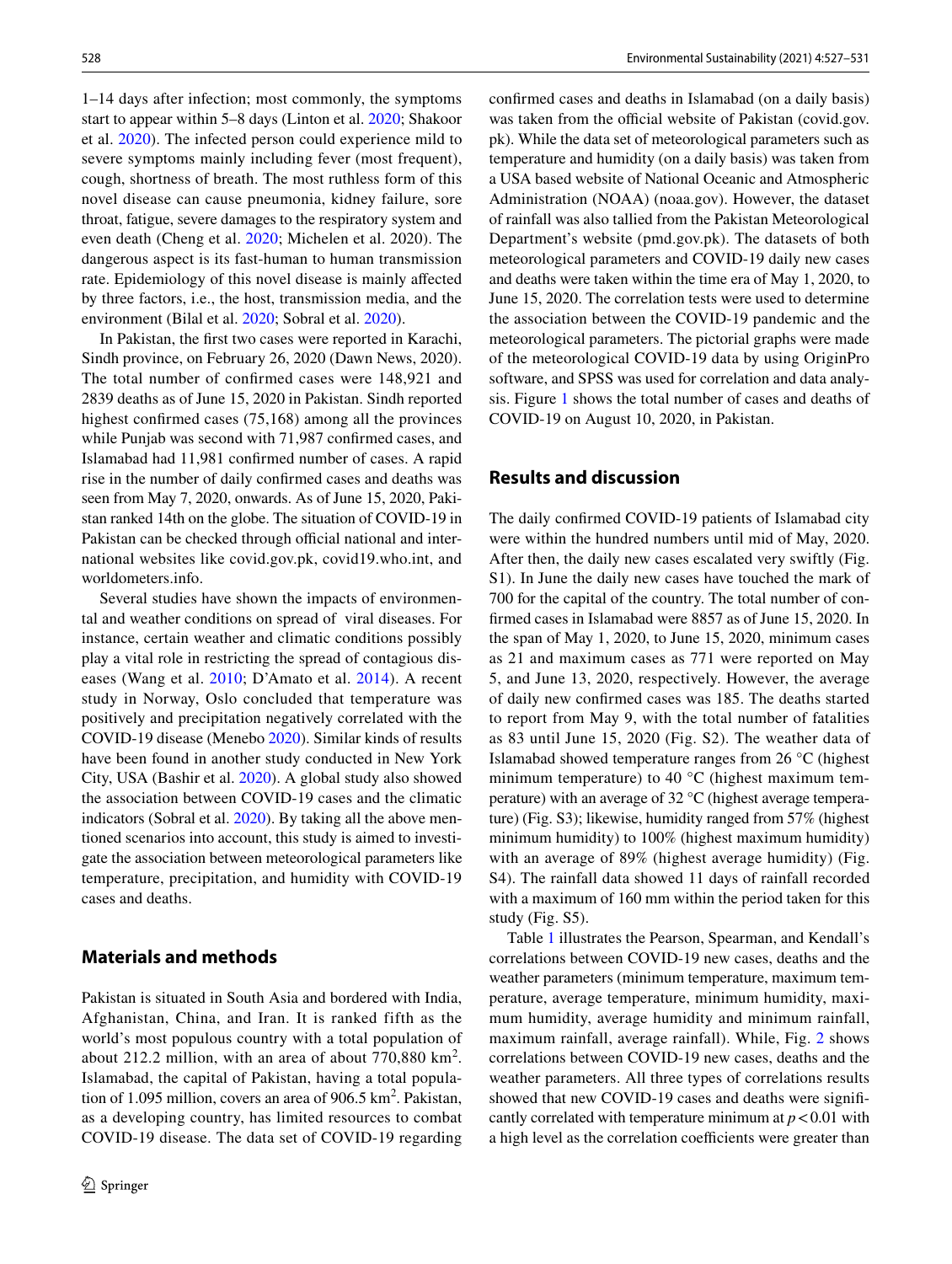| <b>Confirmed Cases</b><br>284,660 | Last 24 hours<br>539<br>200<br>11. <mark>yy</mark> dd | <b>Active Cases</b><br>17,799 | 녝             | <b>Deaths</b> | 6,097             | Last 24 hours<br>15<br>MC<br>2.1% | Last 24 hours<br><b>Recoveries</b><br>516<br>GB<br>260,764<br>808<br>2,334<br>uhdu<br>91.6% |
|-----------------------------------|-------------------------------------------------------|-------------------------------|---------------|---------------|-------------------|-----------------------------------|---------------------------------------------------------------------------------------------|
|                                   | Confirmed<br><b>Cases</b>                             | <b>Active</b><br><b>Cases</b> | <b>Deaths</b> |               | <b>Recoveries</b> |                                   | <b>KPK</b><br>34,692                                                                        |
| AJK                               | 2,141                                                 | 200                           | 58            |               | 1,883             |                                   | Balochistan<br>AJK                                                                          |
| <b>Balochistan</b>                | 11,906                                                | 1,396                         | 138           |               | 10,372            |                                   | 2,141<br>11,906                                                                             |
| <b>GB</b>                         | 2.334                                                 | 363                           | 57            |               | 1,914             |                                   | Islamabad<br>$\sim 10^{-11}$<br>15,261                                                      |
| Islamabad                         | 15,261                                                | 2,121                         | 171           |               | 12,969            |                                   |                                                                                             |
| <b>KPK</b>                        | 34,692                                                | 1.849                         | 1,231         |               | 31,612            |                                   | Punjab<br>$\sim$ 2<br>94,477                                                                |
| Punjab                            | 94,477                                                | 6,034                         | 2,170         |               | 86,273            |                                   | v.<br>Sindh                                                                                 |
| Sindh                             | 123,849                                               | 5,836                         | 2,272         |               | 115,741           |                                   | 0.11<br>123,849                                                                             |
|                                   |                                                       |                               |               |               |                   |                                   | $\rightarrow$                                                                               |

<span id="page-2-0"></span>**Fig. 1** Total number of cases and deaths of COVID-19 in Pakistan (10-Aug-2020). Source: covid.gov.pk

<span id="page-2-1"></span>**Table 1** Correlation between new COVID-19 cases, deaths and metrological parameters

|                        |                |      |                   |      | Min. temp Max. temp Avr. temp Min. humidity Max. humidity Avr. humidity Rainfall |         |         |
|------------------------|----------------|------|-------------------|------|----------------------------------------------------------------------------------|---------|---------|
| Pearson's correlation  |                |      |                   |      |                                                                                  |         |         |
| New cases $0.62b$      |                | 0.15 | 0.31 <sup>a</sup> | 0.22 | $-0.13$                                                                          | 0.04    | $-0.18$ |
| Deaths                 | $0.54^b$       | 0.12 | 0.27              | 0.17 | $-0.14$                                                                          | 0.01    | $-0.19$ |
| Spearman's correlation |                |      |                   |      |                                                                                  |         |         |
| New cases $0.67b$      |                | 0.21 | $0.35^{\rm a}$    | 0.23 | $-0.19$                                                                          | 0.01    | 0.09    |
| Deaths                 | $0.58^{b}$     | 0.19 | $0.30^{\rm a}$    | 0.15 | $-0.17$                                                                          | $-0.04$ | 0.18    |
| Kendall's correlation  |                |      |                   |      |                                                                                  |         |         |
| New cases $0.50b$      |                | 0.16 | $0.23^a$          | 0.12 | $-0.15$                                                                          | $-0.03$ | 0.06    |
| Deaths                 | $0.46^{\rm b}$ | 0.14 | 0.21              | 0.11 | $-0.14$                                                                          | $-0.04$ | 0.12    |

a Correlation is signifcant at the 0.05 level

<sup>b</sup>Correlation is significant at the 0.01 level

0.5. Also, new cases were mediumly correlated with temperature average at  $p < 0.05$ . However, temperature maximum, humidity minimum, humidity maximum, humidity average, and rainfall were not signifcantly correlated with new COVID-19 cases and deaths (Table [1](#page-2-1)).

The current study provides information in support of the spread of COVID-19 and fatalities in Islamabad with relation to various metrological parameters. While the fndings showed that the spread of COVID-19 has an association with temperature minimum with the lowest minimum temperature of 15 °C and the highest minimum temperature of 26 °C; also, with the temperature average having the lowest average temperature 20 °C and highest average temperature 32 °C. An argument on positive relationship between COVID-19 and temperature around 15–25 with pleasant sunny days could be the breaking of lock-down rules resulting in the spread of COVID-19. In contrast, people are less prone to go outside in high temperature and rainfall days. Several studies argued that COVID-19 is a cold virus having high stability at lower temperatures, while sensitive to high temperature (Shi et al. [2020\)](#page-4-8). However, the spread of contagious diseases like COVID-19 and its relation to weather transmission and other meteorological parameters like temperature, humidity, wind speed, precipitation etc. was reported previously with the severe acute respiratory syndrome (SARS), Respiratory Syncytial Virus (RSV), and West Nile virus infection (Tan et al. [2005](#page-4-9); Wang et al. [2010;](#page-4-6) Vandini et al. [2013](#page-4-10)).

In the early days of the emergence of this disease in Wuhan, a study indicated the correlation between weather temperature and the spread of COVID-19. It concluded that the disease conquers with the rise in environmental temperature (Guo et al. [2020\)](#page-4-11). Nonetheless, the temperature in Islamabad is going further up in the ongoing summer, while the number of cases daily reports is also increasing. This study also showed no association with temperature maximum. However, the spread of this virus might be infuenced by other factors like population density, people's attitude towards taking precautionary measures, lockdown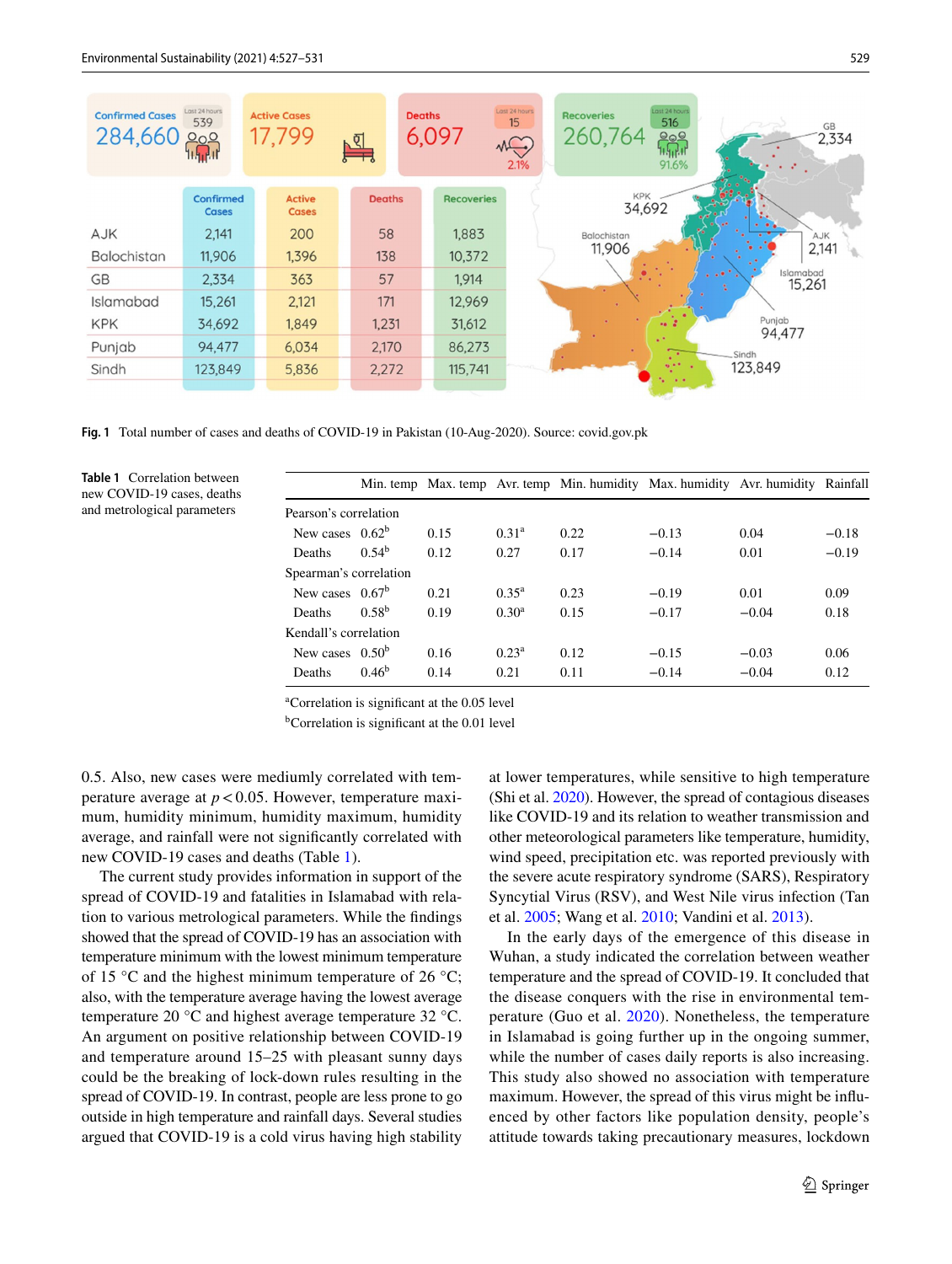<span id="page-3-4"></span>



implementation, population mobility, testing facilities and capacity, and development of herd immunity.

This study can assist the cognitive policymakers regarding COVID-19 spread and its association with meteorological parameters. Despite this, the study may have some limitations. First, the date of test conduction and the time of result intimation may not imply the infection date, and the incubation of this virus is yet another factor to infuence. Secondly, the limited daily testing capacity may also infuence the number of confrmed new cases. Thirdly, this study is based on the dataset of one and a half months (May 1 to June 15), the solid conclusions require more time because the spread of this disease is not as yet over in Pakistan.

# **Conclusion**

Previous literature on similar global pandemics proved the association between meteorological parameters and the spread of contagious diseases. This study concluded that temperature minimum and temperature average were signifcantly correlated with COVID-19, nevertheless humidity and rainfall do not have any relation with COVID-19 proliferation in Islamabad, Pakistan. However, various other factors like population density and social distancing etc. may also afect the spread of this disease. Hence, there is still a need to imply the "stay home stay safe" policy with strict implementation of Standard Operating Procedures (SOPs) suggested by the World Health Organization (WHO) in Pakistan.

**Acknowledgements** The authors confrm that no funding was received for his work. The authors declare that they have no known competing fnancial interests or personal relationships that could have appeared to infuence the work reported in this paper.

## **References**

- <span id="page-3-3"></span>Bashir MF, Ma B, Bilal et al (2020) Correlation between climate indicators and COVID-19 pandemic in New York, USA. Sci Total Environ 728:138835. [https://doi.org/10.1016/j.scito](https://doi.org/10.1016/j.scitotenv.2020.138835) [tenv.2020.138835](https://doi.org/10.1016/j.scitotenv.2020.138835)
- <span id="page-3-1"></span>Bilal BMF, Benghoul M et al (2020) Environmental pollution and COVID-19 outbreak: insights from Germany. Air Qual Atmos Heal. <https://doi.org/10.1007/s11869-020-00893-9>
- <span id="page-3-0"></span>Cheng Y, Luo R, Wang K et al (2020) Kidney disease is associated with in-hospital death of patients with COVID-19. Kidney Int 97:829–838.<https://doi.org/10.1016/j.kint.2020.03.005>
- <span id="page-3-2"></span>D'Amato G, Cecchi L, D'Amato M, Annesi-Maesano I (2014) Climate change and respiratory diseases